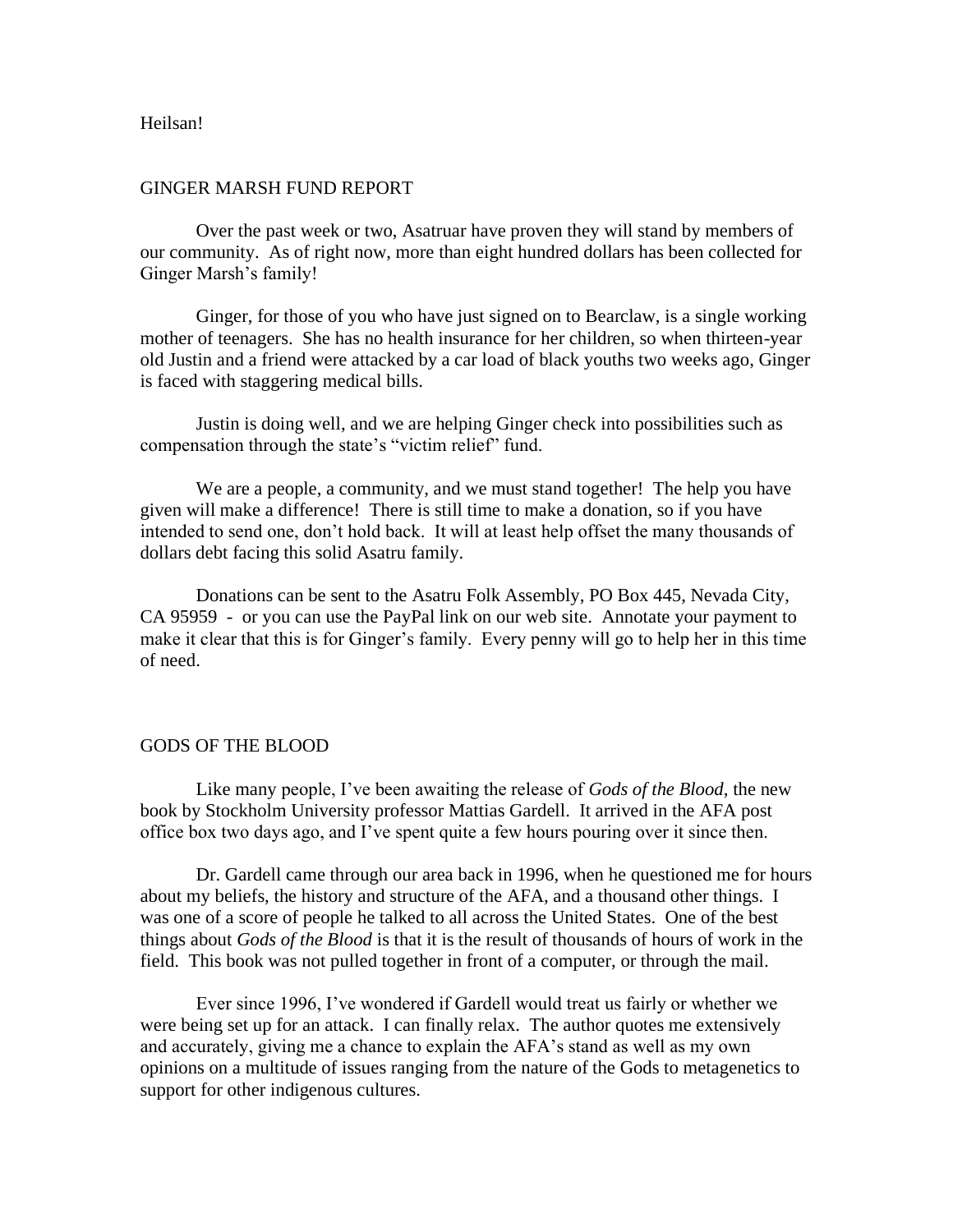But Gardell does something else that is very important. He draws a sharp distinction between "racist" Asatruar and "ethnic" Asatruar - and he puts us solidly in the ethnic category. To have a scholar acknowledge that the ancestral or folkish view is not in itself racist is a major breakthrough, and it greatly undermines the attempts of those who want to picture us as some sort of Nazi-related cult.

Almost as useful are the quotes from the hard-core racists denouncing the AFA and myself as "soft on race," "politically correct," or just plain cowardly. Nothing could make it clearer that these individuals do *not* consider us in the same category with themselves. Their candid quotes specifically demolish the lies about our alleged "extremist associations" that, every now and then, get floated around the cyber-Asatru community.

But there's a lot in *Gods of the Blood* other than the AFA and Steve McNallen. You'll find plenty of material on the Asatru Alliance and Tribe of the Wulfings, as well as a whole chapter on Wotansfolk and a fascinating exploration of "darkside" Asatru, Satanism, and occult National Socialism. There are also discussions of paganism in general, the racist counterculture, and much more. I do wish he had taken a look at Theodism, however, and how it fits into the larger scheme of Northern religion.

*Gods of the Blood* runs 445 pages, counting the notes and bibliography. Twentysix photographs, mostly taken by Dr. Gardell in the course of his extensive interviews, give faces to what otherwise would just be names in the text.

## BOOK OF THE MONTH

We've made *Gods of the Blood* our "Book of the Month" selection on the AFA website, and you can order it directly from there - go to [http://www.runestone.org,](http://www.runestone.org/) then enter the main site, and you'll find the icon on the left-hand side. If you order through us, of course, we get a percentage!

Hail the Gods! Hail the Folk! Hail the AFA!

Stephen A. McNallen Drighten, AFA

:::::::::::::::::::::::::::::::::::::::::::::::::::::::::::::::::::

Our email address: [afa@lanset.com](mailto:afa@lanset.com)